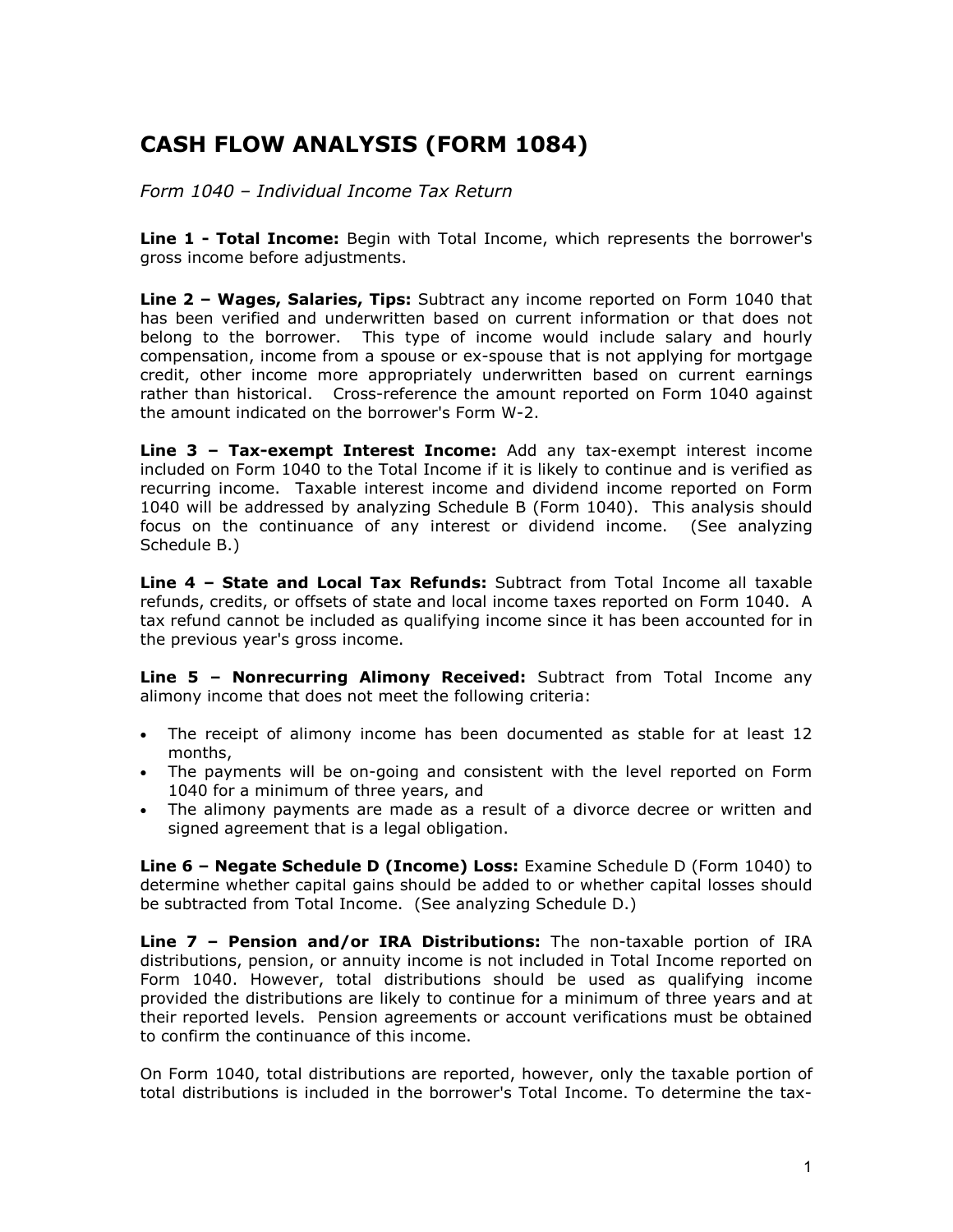exempt portion of this income, calculate the difference between total distributions and the taxable portion and add the difference to Total Income by recording the calculated amount on Line 7 of our form. The tax-exempt portion of this income can be grossed up according to the guidelines that address tax-exempt income.

**Line 8 – Negate Schedule E (Income) Loss:** Negate all income (subtract) or loss (add) from rental real estate, royalties, partnerships, S corporations, and trusts. Each component of Schedule E (Form 1040) income (loss) reported on the first page of Form 1040 will be analyzed separately. This approach will help avoid complications that may arise if nondeductible losses occur.

**Line 9 – Nonrecurring Unemployment Compensation:** Nonrecurring unemployment compensation payments must be subtracted from Total Income. However, if it is typical for the borrower to be laid off seasonally (for example, a construction worker or landscaping laborer) do not subtract the reported amount from Total Income.

Unemployment compensation must appear in two consecutive years of tax returns and must be relatively consistent. In addition, the borrower's current job must be subject to the same seasonally affected layoff. If these conditions do not exist, subtract the amount reported from Total Income.

**Line 10 – Social Security Benefits:** Determine the difference between the total and the taxable social security benefits paid to the borrower and add the calculated amount to Total Income. In addition, deduct any nonrecurring taxable benefits. Supporting documentation must be obtained (statement of benefits) to confirm the continuance of this income. Scheduled benefit payments must continue for a minimum of three years to be considered as qualifying income. The tax-exempt portion of this income can be grossed up according to the guidelines that address tax-exempt income.

**Line 11 – Nonrecurring Other (Income) Loss:** Subtract other income from the borrower's Total Income unless documentation can be obtained to verify that the receipt of the income will be consistent and on going (minimum of three years). Add back other losses to Total Income if documented to be nonrecurring.

**Adjustments to Income:** Form 1040 allows for the reduction in Total Income for items such as IRA contributions, moving expenses, various expenses associated with self employment, and others. This worksheet begins with Total Income (Form 1040); therefore, an adjustment is not necessary for these items. Note however, that if the borrower is claiming an adjustment on Form 1040 for alimony paid, this obligation must be factored into the borrower's monthly debt payments to calculate the total debt-to-income ratio.

## *Schedule A (Form 1040) – Itemized Deductions*

A review of Schedule A will give the lender an indication of whether the borrower has owned real estate in the past and if there was a lien against a property (institutional or private). Interest paid on owner-occupied real estate and real estate taxes are itemized on Schedule A. Interest and real estate taxes paid on investment properties are reported on Schedule E (*Supplemental Income and Loss*).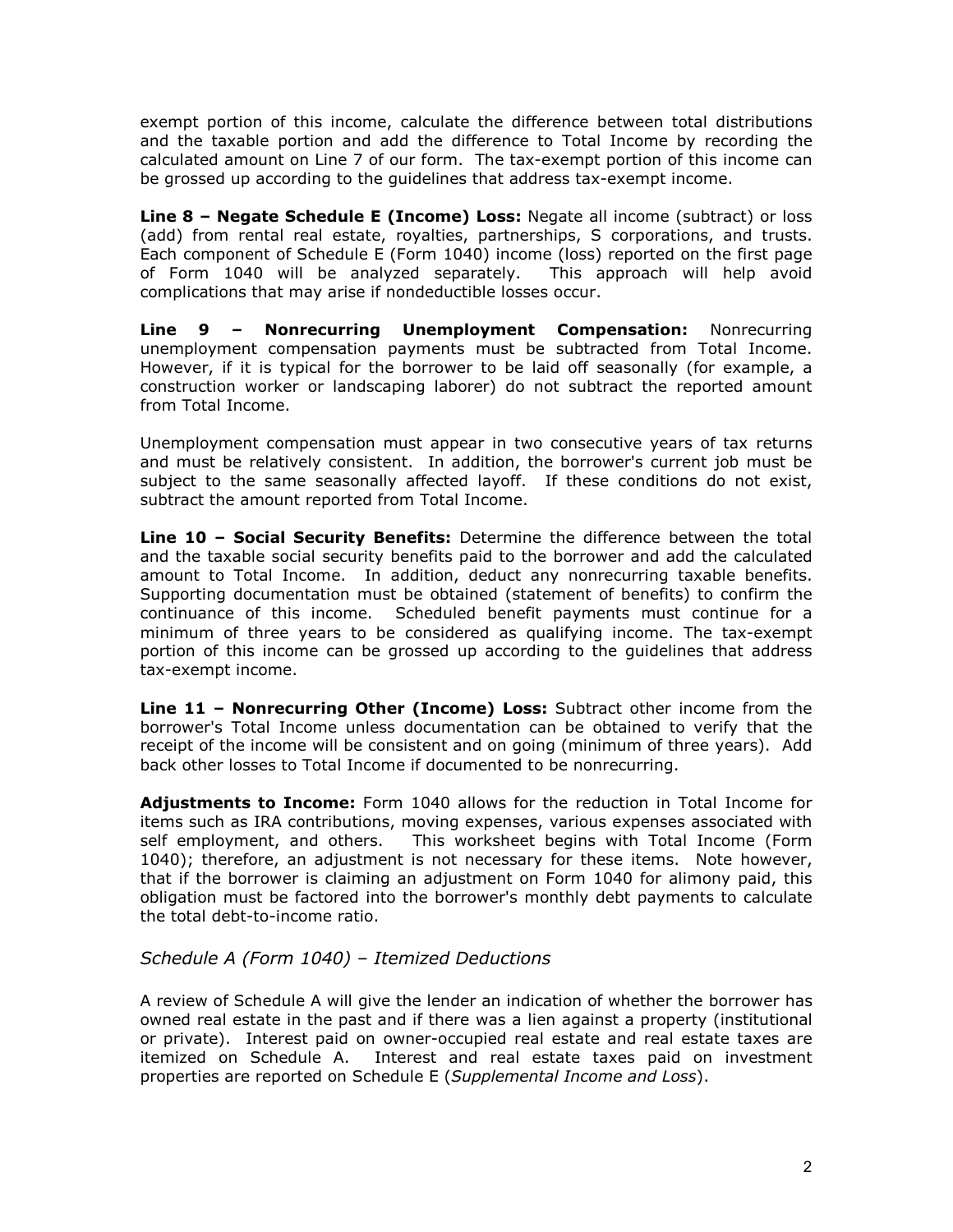Unreimbursed employee expenses appear on Schedule A and indicate the borrower is subject to certain business expenses that must be factored in the analysis. The lender must obtain and examine Form 2106 if Schedule A indicates the presence of unreimbursed expenses.

### *Form 2106 - Employee Business Expenses*

**Line 13 – Total Expense:** The borrower's unreimbursed expenses are reported on Form 2106. Subtract the reported amount from Total Income. Note that when the borrower recognizes "actual expenses" rather than using the "standard mileage rate," the lender must analyze the "actual expenses" section of the form checking for lease payments. Add back actual lease payments to ensure that the expense is recognized only once.

**Line 14 – Depreciation:** If the borrower has claimed automobile depreciation on Form 2106, this expense should be added to the borrower's income. Vehicle depreciation can be calculated one of two ways – by using the standard mileage deduction or actual depreciation expense. The method used by the borrower will be disclosed on the second page of Form 2106. If the borrower used the standard mileage deduction, multiply the business miles driven by the depreciation factor for the appropriate year and add the calculated amount to Total Income. If the borrower claimed the actual depreciation expense, add this amount to Total Income.

## *Schedule B (Form 1040) – Interest and Dividend Income*

**Line 15 – Nonrecurring Interest Income:** Subtract nonrecurring interest income from Total Income. This includes interest income from assets used to complete the subject transaction. Document the existence of the accounts on which the interest is earned and confirm that the balances have not significantly decreased. Subtract any interest income from seller financed mortgages that have less than three years remaining in the contract or that is unstable because of delinquent repayment. (Note that the principal portion of installment payments received is reported in Schedule D and Form 6252 [*Installment Sale Income*])

**Line 16 – Nonrecurring Dividend Income:** Document that the assets producing dividend income exist and are owned by the borrower. Deduct nonrecurring dividend income from Total Income.

#### *Schedule C (Form 1040) – Profit or Loss from Business: Sole Proprietorship*

**Line 17 – Nonrecurring Other (Income) Loss/Expense:** Other income reported on Schedule C represents income received that was not obtained from the profits of the business. Unless this income is documented and determined to be stable, consistent, and recurring, subtract all Other Income.

**Line 18 – Depletion:** Add back to Total Income any depletion reported on Schedule C.

**Line 19 – Depreciation:** Add back to Total Income any depreciation reported on Schedule C. Vehicle depreciation can be calculated one of two ways – by using the standard mileage deduction or actual depreciation expense. If the borrower used the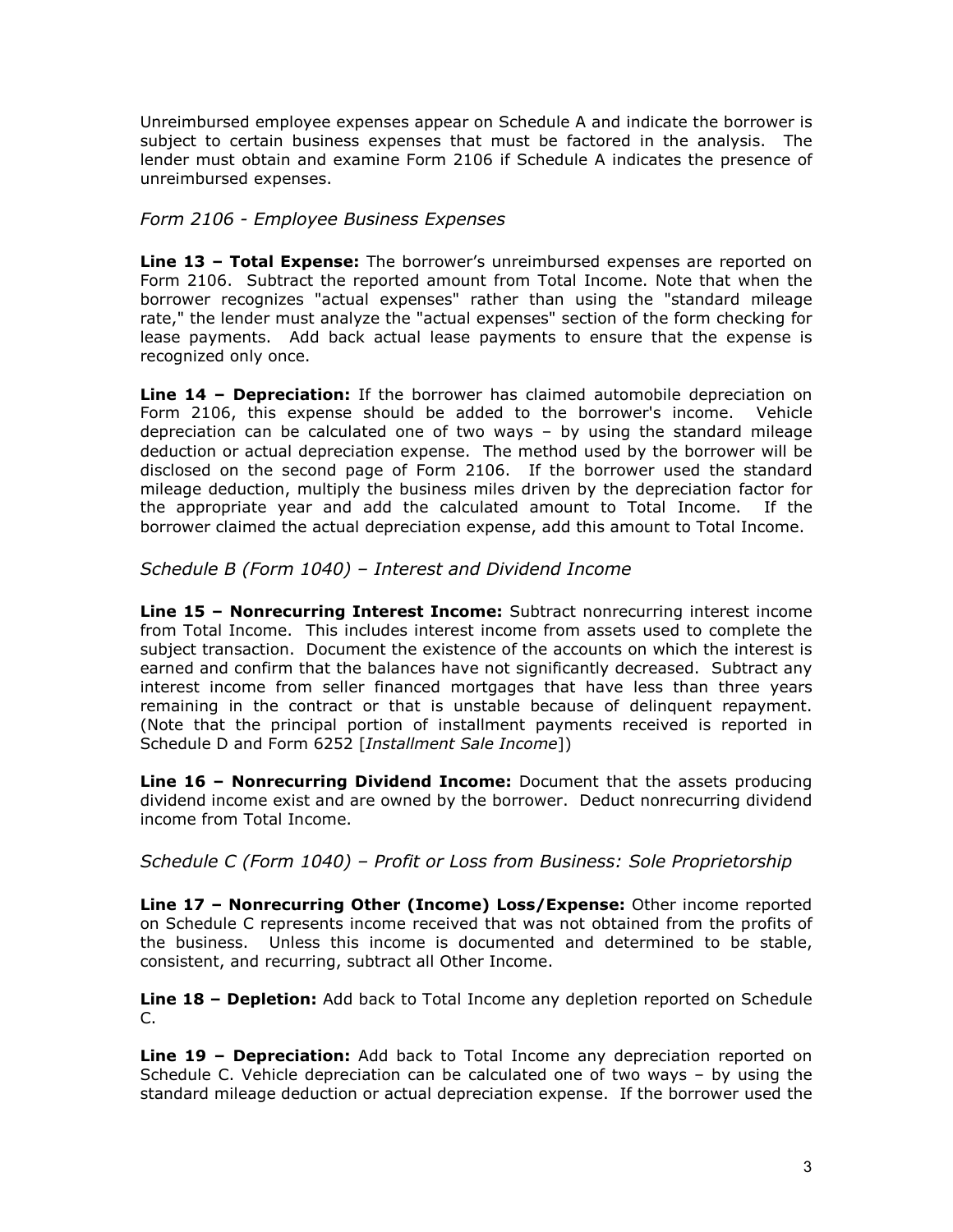standard mileage deduction, multiply the business miles driven by the depreciation factor for the appropriate year and add the calculated amount to the borrower's cash flow.

**Line 20 – Travel, Meals, and Entertainment:** These expenses relate to the cost of business-related travel, meals, and entertainment and therefore the full amount of these expenses should be taken into account when determining the borrower's actual cash flow. A portion of these expenses is excluded for meals and entertainment, subtract this exclusion from Total Income.

**Line 21 – Business Use of Home:** Add to Total Income any expenses for business use of home.

**Line 22 – Amortization/Casualty Loss:** Amortization expenses are usually onetime costs that are distributed over a period of time and can therefore be added to Total Income. Casualty losses are typically nonrecurring, add them to Total Income.

## *Schedule D (Form 1040) – Capital Gains and Losses*

Note that we negated Schedule D gains or losses earlier. Evaluate the consistency and likelihood of continuance of any gains or losses reported on Schedule D. Compare at least two consecutive years of Schedule D to determine whether or not the income or losses are recurring. Confirm the likelihood of continuance by obtaining documentation that supports the borrower's ownership of assets that will produce future gains or losses. Also, ensure that pass through income from Schedule K-1 is not included.

**Line 23 – Recurring Capital Gains/Losses:** Add recurring gains to Total Income and deduct recurring losses from Total Income.

*Form 4797 – Sales of Business Property*

**Line 24 – Recurring Capital Gains/Losses:** Add recurring gains to Total Income and deduct recurring losses from Total Income.

#### *Form 6252 – Installment Sale Income*

**Line 25 – Principal Payments:** Only gains, losses, and principal repayments are reported on this form (interest income is reported on Schedule B) and are carried forward to Schedule D and Form 1040. Schedule D gains or losses were negated in the first part of the analysis. Add principal payments to the borrower's income only when they are determined to be stable and recurring. Obtain a copy of the note or contract to verify that payments will continue for at least three years.

#### *Schedule E (Form 1040) – Rent and Royalty Income*

Income or losses reported on Schedule E was initially negated in the first part of the analysis. In this section of the worksheet, determine to what extent income or losses from real estate rental activities and royalties can be included in the analysis. Income or losses from partnerships and S corporations, which are also included on Schedule E, will be addressed below.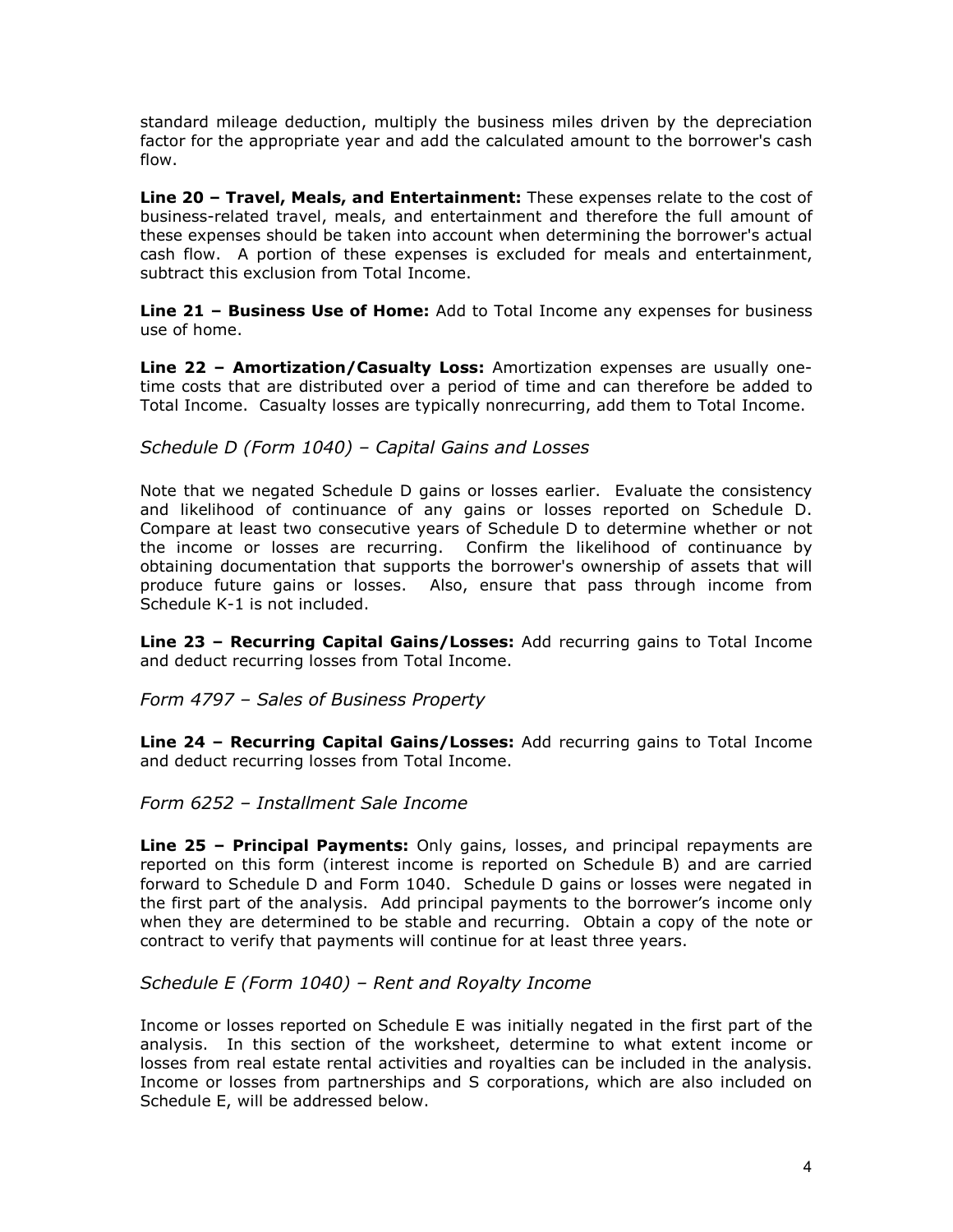**Line 26 – Gross Rents and Royalties Received:** Before analyzing the cash flow from rental properties, confirm that the borrower continues to own and rent all properties referenced in the schedule. Cross-reference the schedule of real estate owned as reported on the mortgage application with those listed in Schedule E and with mortgage obligations appearing on the credit report. Add on going gross rents received to Total Income.

If the borrower has listed royalty income, it should be verified as on going and consistent before including it as usable income. Add royalties received to the borrower's income when they are on going for three or more years.

**Line 27 – Total Expenses before Depreciation:** Subtract from gross rental income the total amount of expenses paid for property maintenance and upkeep. This includes all expenses reported on Schedule E except depreciation. The resulting calculation is the actual income from rental real estate activities.

**Line 28 – Amortization/Casualty Loss/Nonrecurring Expenses:** A borrower may occasionally claim amortization, casualty losses, or a one-time extraordinary expense, such as a new roof. When an amount is reported in Schedule E for these type expenses, add it back to Total Income.

**Line 29 – Insurance, Mortgage Interest, and Taxes:** Add back the insurance, mortgage interest, and tax expenses reported on Schedule E when using the full PITI payment for all rental property to calculate the borrower's qualifying ratios. Confirm that PITI payments include all elements – insurance, mortgage interest, and taxes.

The initial step to negate Schedule E income or loss cancelled out the effect of depreciation, depletion, and passive loss limitations on cash flow, therefore no adjustment is required for either of these items.

When using other cash flow worksheets that do not calculate actual losses, add depreciation and depletion expenses to the borrower's income. In addition, determine whether or not any properties were subject to passive loss limitations or used prior year unallowed losses. Prior year unallowed losses should be added back to cash flow and passive loss limitations should be subtracted. This step is not necessary, however, when using this worksheet.

#### *Schedule F (Form 1040) – Profit or Loss from Farming*

**Line 30 – Non-taxable Portion Ongoing Coop and CCC Payments:** Certain federal agriculture program payments, coop distributions, and insurance/loan proceeds are not fully taxable. Add the nontaxable portion of these income types to Total Income. However, caution should be exercised when including them. These sources of income may or may not be stable or continuous. Do not include any income that represents a one-time occurrence or is not stable.

**Line 31 – Nonrecurring Other (Income) Loss:** Other income reported on Schedule F represents income received by a farmer that was not obtained through farm operations. If this income can not be documented to be stable, consistent, and recurring, subtract Other Income and add Other Losses from income.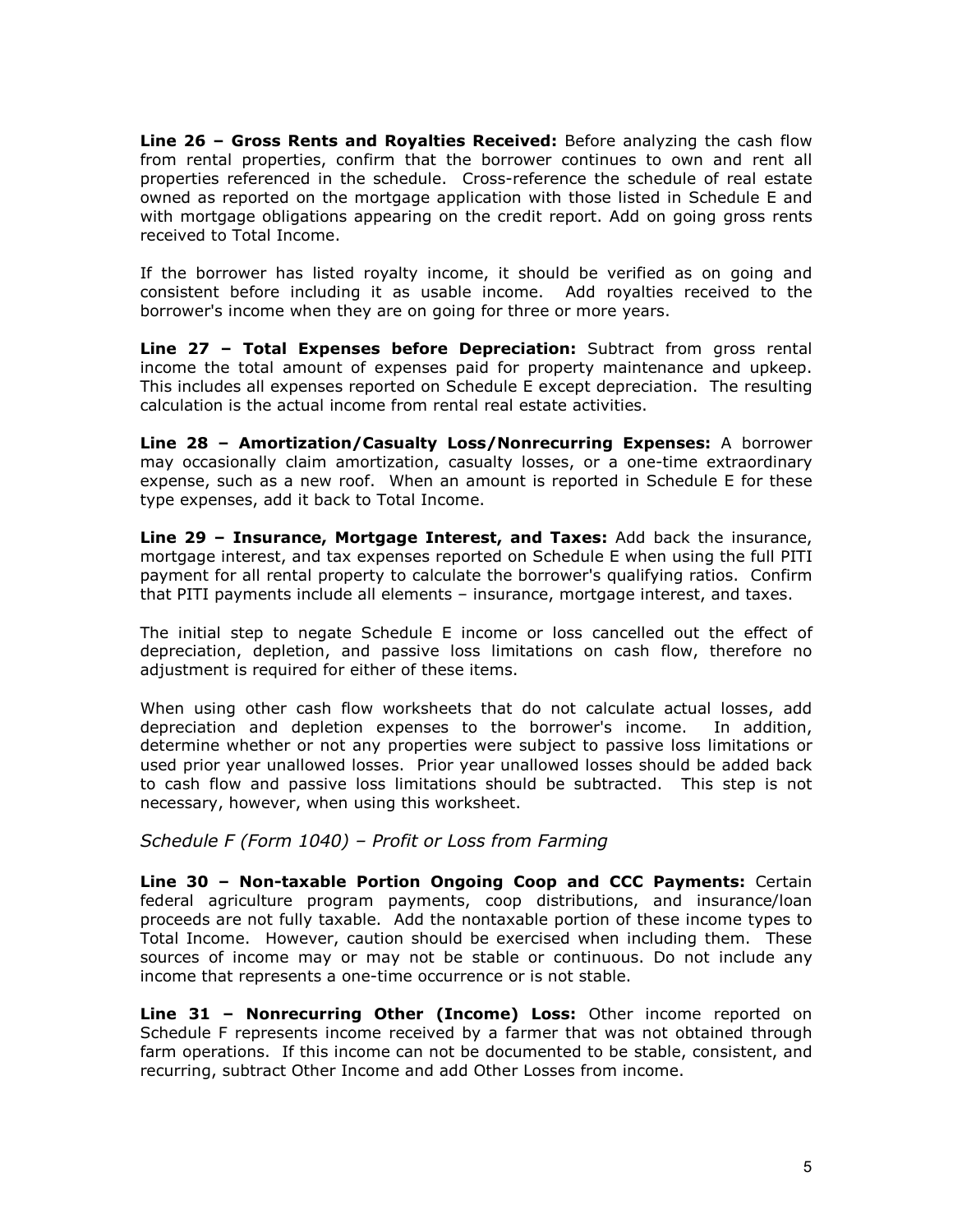**Line 32 – Depreciation:** Add any depreciation reported on Schedule F to Total Income.

**Line 33 – Amortization/Casualty Loss/Depletion:** Add amortization, casualty loss, and depletion expenses reported on Schedule F to Total Income.

**Line 34 – Business Use of Home:** Add expenses for business use of home, as reported on Schedule F, to Total Income.

*Partnership Schedule K-1 (Form 1065)*

**Line 35 – Ordinary Income (Loss):** Subtract ordinary losses from the borrower's income. Add ordinary income from the Schedule K-1 to borrower's income only if:

- The business has positive sales and earnings trends;
- The business has adequate liquidity to support the withdrawal of earnings (Review the history of withdrawals shown in the analysis of partner's capital account on the first page of the Schedule K-1 to determine a history or pattern of prior withdrawals. Review the partnership's financial position and liquidity to determine the overall ability of the business to support the borrower's withdrawal of earnings.); and,
- The borrower can document ownership and access to the income through a partnership resolution. (A majority ownership position, as disclosed on the first page of Schedule K-1 and indicating a majority ownership of capital, will provide sufficient evidence.)

**Line 36 – Net Income (Loss):** Add continuous and on-going income to the borrower's income if the three conditions listed above are met and the income is not reported elsewhere in the borrower's tax returns. (Note that portfolio income, such as interest, dividends, and royalties, listed on Schedule K-1 is reported elsewhere on the 1040, therefore no adjustment is required.) Subtract on-going losses from the borrower's income.

**Line 37 – Guaranteed Payments to Partner:** Add guaranteed payments to partner to the borrower's income when the borrower has at least a two-year history of having received them.

*S Corporation Schedule K-1 (Form 1120S)*

**Line 38 – Ordinary Income (Loss):** Subtract any ordinary losses shown on Schedule K-1 from the borrower's income. Add ordinary income to the borrower's income only if

- The business has positive sales and earnings trends;
- The business has adequate liquidity to support the withdrawal of earnings (Review the history of distributions and the S corporation's financial position and liquidity to determine the ability of the business to support the borrower's withdrawal of earnings.); and,
- The borrower can document ownership and access to the income through a corporate resolution. (A majority ownership position, as disclosed on the first page of Schedule K-1 and indicating a majority ownership of capital, will provide sufficient evidence.)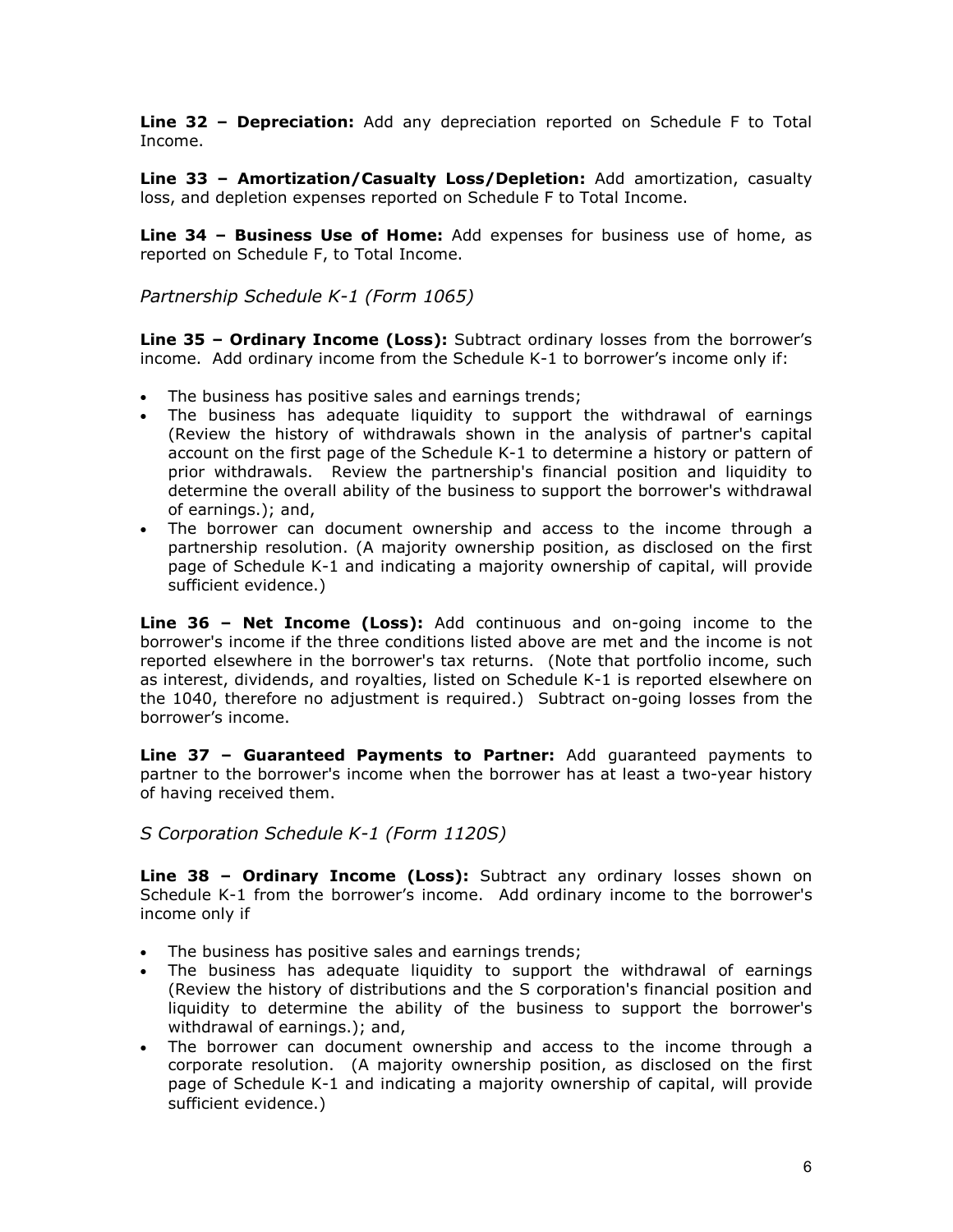**Line 39 – Net Income (Loss):** Add continuous and on-going income to the borrower's income if the three conditions listed above are met and the income is not reported elsewhere in the borrower's tax returns. (Note that portfolio income, such as interest, dividends, and royalties, listed on Schedule K-1, is reported elsewhere on the 1040, therefore no adjustment is required.) Subtract on-going losses from the borrower's income.

## **Business Cash Flow: Partnerships, S Corporations, and Regular Corporations**

The lender must analyze business tax returns to determine whether income from a Partnership, S Corporation, or Regular Corporation can be used to qualify the borrower. The business must show a consistent pattern of profitability for the income to be used. Losses identified by the lender's analysis must be deducted from the borrower's income since they represent a drain on cash flow.

#### *Partnership – Form 1065*

A partnership's distributive earnings and losses are reported on Form 1065 for informational purposes only. The partnership does not pay taxes. Any income or loss is passed through to the partners, with their distributive shares being reported on Schedule K-1 (Form 1065). The borrower's share of ordinary (net) income or loss from a partnership has already been addressed in the evaluation of Schedule K-1 (Form 1065). The analysis of Form 1065 will enable the lender to consider certain adjustments to the ordinary income or losses reported on Schedule K-1.

When analyzing Form 1065, only the partner's share of income or loss adjustments should be used to calculate income. The partner's share is based on his or her percentage of capital ownership as reported on the Schedule K-1. The worksheet provides for this calculation.

**Line 40 - Passthrough (Income) Loss from Other Partnerships:** Income and losses from these sources should generally not be recognized. In this case, the partnership is a partner in another partnership. Before any of this income can be used to qualify the borrower, additional documentation is needed to support distributions are being made to the borrower's partnership. In addition, the three conditions governing the use of K-1 income must be met relative to the partnership.

In general, subtract ordinary income from other partnerships and add any ordinary losses from other partnerships.

**Line 41 - Nonrecurring Other (Income) Loss:** Subtract other income or add other losses that are not consistent and recurring.

**Line 42 - Depreciation:** Add depreciation to income.

**Line 43 - Depletion:** Add depletion to income.

**Line 44 - Amortization/Casualty Loss:** Add amortization or casualty loss to income.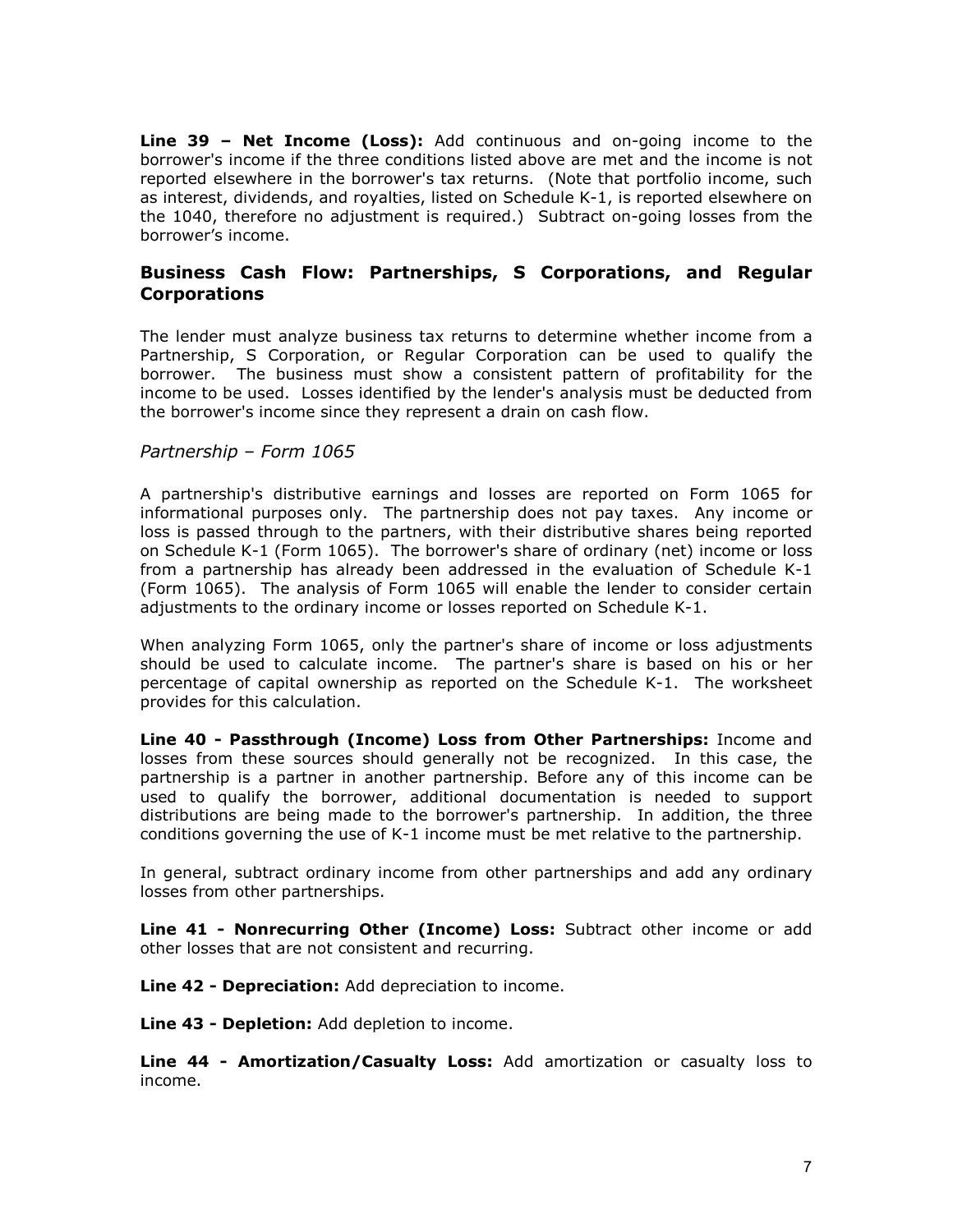**Line 45 - Mortgage or Notes Payable in Less than 1 Year:** These obligations may significantly affect the financial operations of the business. Subtract the amount of mortgage or note obligations payable in less than one year, as reported in Schedule L of Form 1065, end of year column.

If there is evidence that these liabilities regularly rollover and/or there are sufficient liquid business assets to cover them, no deduction is necessary.

**Line 46 - Meals and Entertainment Exclusion:** Subtract the meals and entertainment exclusion reported on Schedule M-1 of Form 1065 from the business income.

**Line 47 – Subtotal:** Add/Subtract all amounts on lines 40 to 46 to determine the amount to be recorded on this line.

**Line 48 - Partnership Total:** Multiply the subtotal (line 47) by the borrower's ownership share of the partnership. The borrower's share of ownership is based on his or her percentage ownership of capital (at end of year) as reported on the Schedule K-1.

*S Corporation – Form 1120S*

Form 1120S represents an S corporation's distributive earnings and losses. This income or loss is reported for taxation purposes to the individual shareholders on Schedule K-1 (Form 1120S). The borrower's share of ordinary (net) income or losses from the business has already been addressed in the evaluation of Schedule K-1 (Form 1120S). The analysis of Form 1120S will enable a lender to consider certain adjustments to the ordinary income or losses reported on Schedule K-1.

When analyzing Form 1120S, only the borrower's share of income or loss adjustments should be used to calculate income. The borrower's share is based on his or her percentage of stock ownership as reported on the Schedule K-1. The worksheet provides for this calculation.

**Line 49 - Nonrecurring Other (Income) Loss:** Subtract other income or add other losses that are not consistent and recurring.

**Line 50 - Depreciation:** Add depreciation to income.

**Line 51 - Depletion:** Add depletion to income.

**Line 52 - Amortization/Casualty Loss:** Add amortization or casualty loss to income.

**Line 53 - Mortgage or Notes Payable in Less than 1 Year:** These obligations may significantly affect the financial operations of the business. Subtract the amount of mortgage or note obligations payable in less than one year, as reported in Schedule L of Form 1120S, end of year column.

If there is evidence that these liabilities regularly rollover and/or there are sufficient liquid business assets to cover them, no deduction is necessary.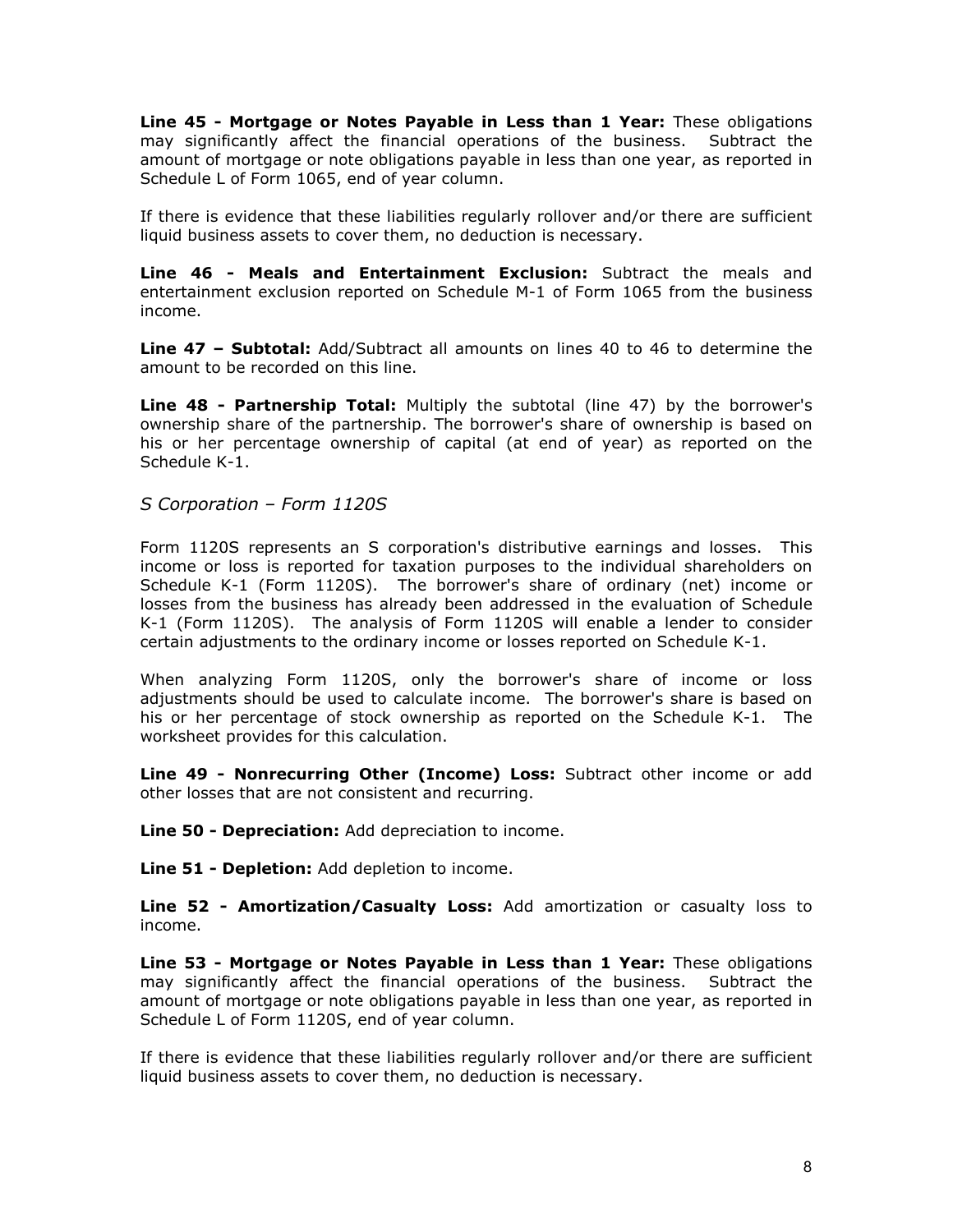**Line 54 - Meals and Entertainment Exclusion:** Subtract the meals and entertainment exclusion reported on Schedule M-1 of Form 1120S from the business income.

**Line 55 – Subtotal:** Add/Subtract all amounts on lines 49 to 54 to determine the amount to be recorded on this line.

**Line 56 - S Corporation Total:** Multiply the subtotal (line 55) by the borrower's percentage of stock ownership, as reported on the Schedule K-1.

*Corporation – Form 1120*

**Line 57 - Taxable Income:** The analysis of corporate income begins with Taxable Income as reported on the first page of Form 1120. (Note: Corporate earnings may be used to qualify a borrower only when the borrower can document 100% ownership of the buisness.)

**Line 58 - Total Tax:** Corporations are required to pay taxes on earnings (unlike partnerships and S corporations). To determine the available cash flow from the business, subtract the corporation's tax liability from taxable income.

**Line 59 - Nonrecurring (Gains) Losses:** Determine the likelihood of continuance and stability of capital gains and net gains or losses reported on the first page of Form 1120. Subtract nonrecurring gains from the corporation's income and add nonrecurring losses.

**Line 60 - Nonrecurring Other (Income) Loss:** Subtract nonrecurring other income and add other nonrecurring losses.

**Line 61 - Depreciation:** Add corporate depreciation to income.

**Line 62 - Depletion:** Add corporate depletion to income.

**Line 63 - Amortization/Casualty Loss:** Add corporate amortization or casualty loss to income.

**Line 64 - Net Operating Loss and Special Deductions:** These deductions do not represent actual current expenses or losses. Therefore, add net operating loss and special deductions to the corporation's income.

**Line 65 - Mortgage or Notes Payable in Less than 1 Year:** These obligations may significantly affect the financial operations of the business. Subtract the amount of mortgage or note obligations payable in less than one year, as reported in Schedule L of Form 1120, end of year column.

If there is evidence that these liabilities regularly rollover and/or there are sufficient liquid business assets to cover them, no deduction is necessary.

**Line 66 - Meals and Entertainment Exclusion:** Subtract the meals and entertainment exclusion reported on Schedule M-1 of Form 1120 from the business income.